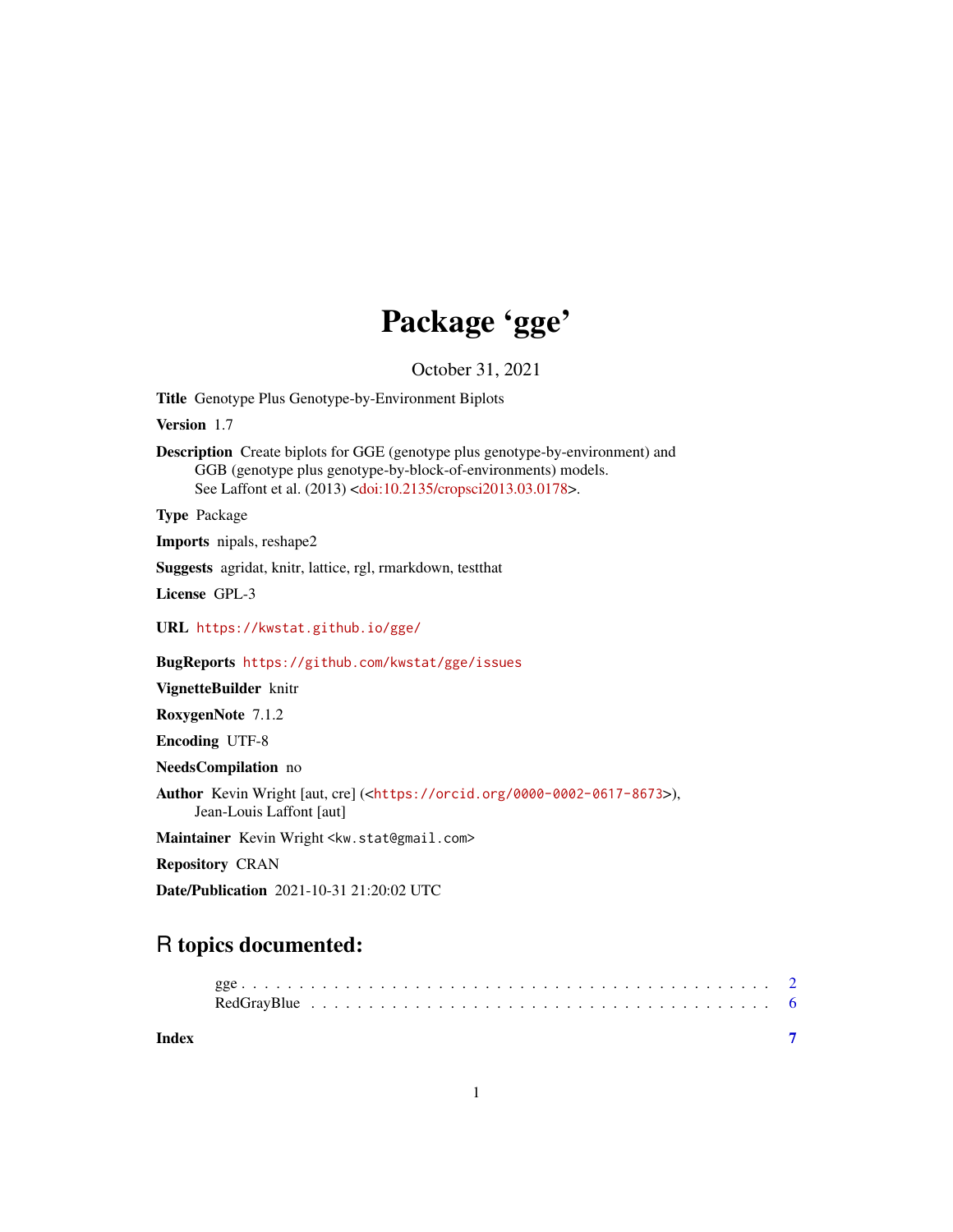# <span id="page-1-0"></span>Description

Fit a GGE (genotype + genotype \* environment) model and display the results.

## Usage

```
gge(x, \ldots)## S3 method for class 'data.frame'
gge(x, formula, gen.group = NULL, env.group = NULL, ggb = FALSE, ...)## S3 method for class 'formula'
gge(formula, data, gen.group = NULL, env.group = NULL, ggb = FALSE, ...)
## S3 method for class 'matrix'
gge(
 x,
  center = TRUE,
  scale = TRUE,
  gen.group = NULL,
 env.group = NULL,
  ggb = FALSE,
 comps = c(1, 2),
  method = "svd",...
\mathcal{L}## S3 method for class 'gge'
plot(x, main = substitute(x), ...)## S3 method for class 'gge'
biplot(
  x,
 main = substitute(x),
  subtitle = ",
  xlab = "auto",
 ylab = "auto",
 cex.gen = 0.6,
  cex.env = 0.5,
  col.gen = "darkgreen",
  col.env = "orange3",
  pch.gen = 1,
  lab . env = TRUE,comps = 1:2,
```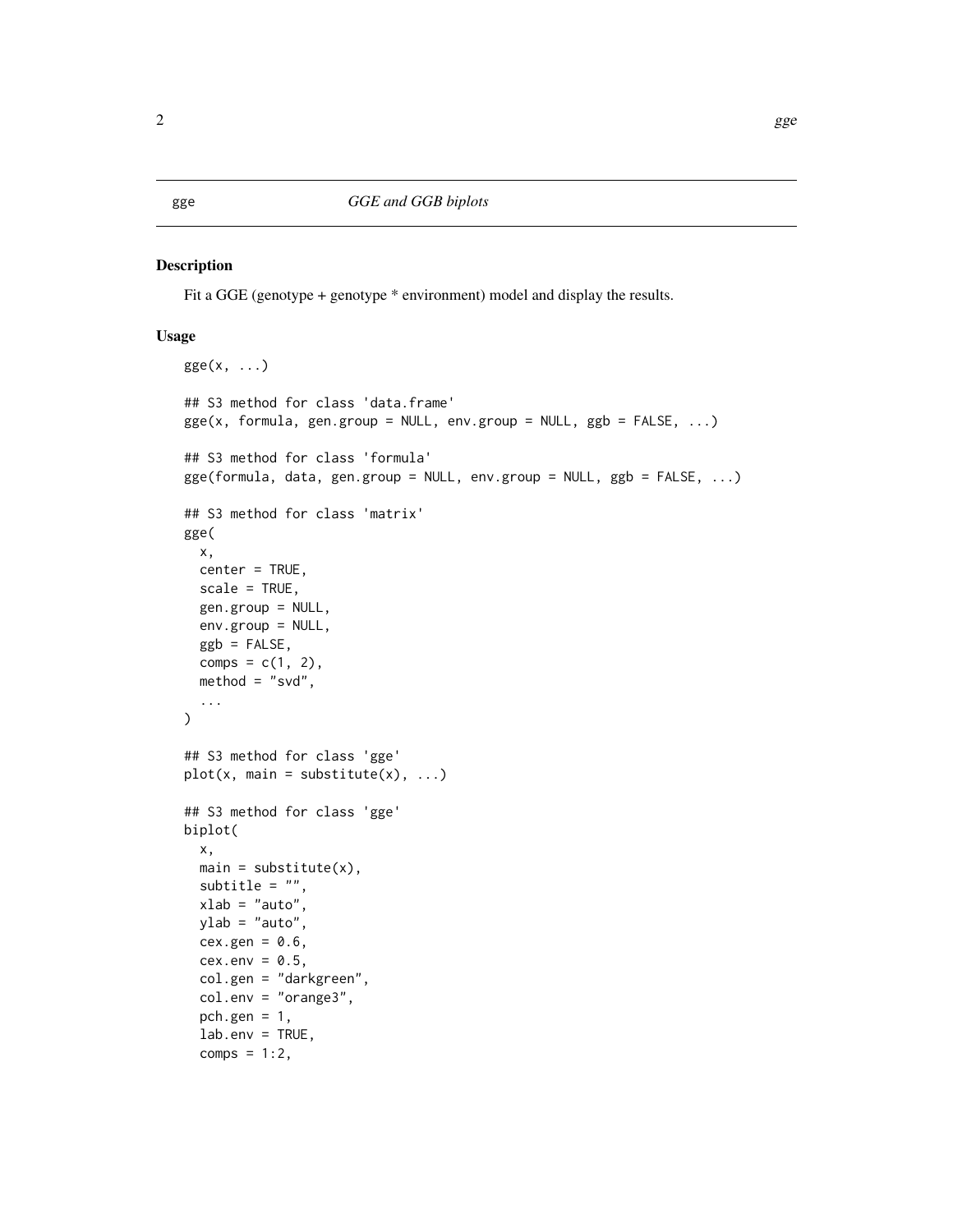$gge$  3

```
flip = "auto",origin = "auto",
 res.vec = TRUE,hull = FALSE,zoom.gen = 1,
 zoom.env = 1,
  ...
\mathcal{L}biplot3d(x, \ldots)## S3 method for class 'gge'
biplot3d(
 x,
 cex.gen = 0.6,
 cex.env = 0.5,
 col.gen = "darkgreen",
 col.env = "orange3",
 comps = 1:3,
 lab . env = TRUE,res.vec = TRUE,zoom.gen = 1,
  ...
\mathcal{L}
```
# Arguments

| $\times$  | A matrix or data frame.                                                                         |
|-----------|-------------------------------------------------------------------------------------------------|
| $\cdots$  | Other arguments (e.g. maxiter, gramschmidt)                                                     |
| formula   | A formula                                                                                       |
| gen.group | genotype group                                                                                  |
| env.group | env group                                                                                       |
| ggb       | If TRUE, fit a GGB biplot model.                                                                |
| data      | Data frame                                                                                      |
| center    | If TRUE, center values for each environment                                                     |
| scale     | If TRUE, scale values for each environment                                                      |
| comps     | Principal components to use for the biplot. Default $c(1,2)$ .                                  |
| method    | method used to find principal component directions. Either "svd" or "nipals".                   |
| main      | Title, by default the name of the data. Use NULL to suppress the title.                         |
| subtitle  | Subtitle to put in front of options. Use NULL to suppress the subtitle.                         |
| xlab      | Label along axis. Default "auto" shows percent of variation explained. Use<br>NULL to suppress. |
| ylab      | Label along axis. Default "auto" shows percent of variation explained. Use<br>NULL to suppress. |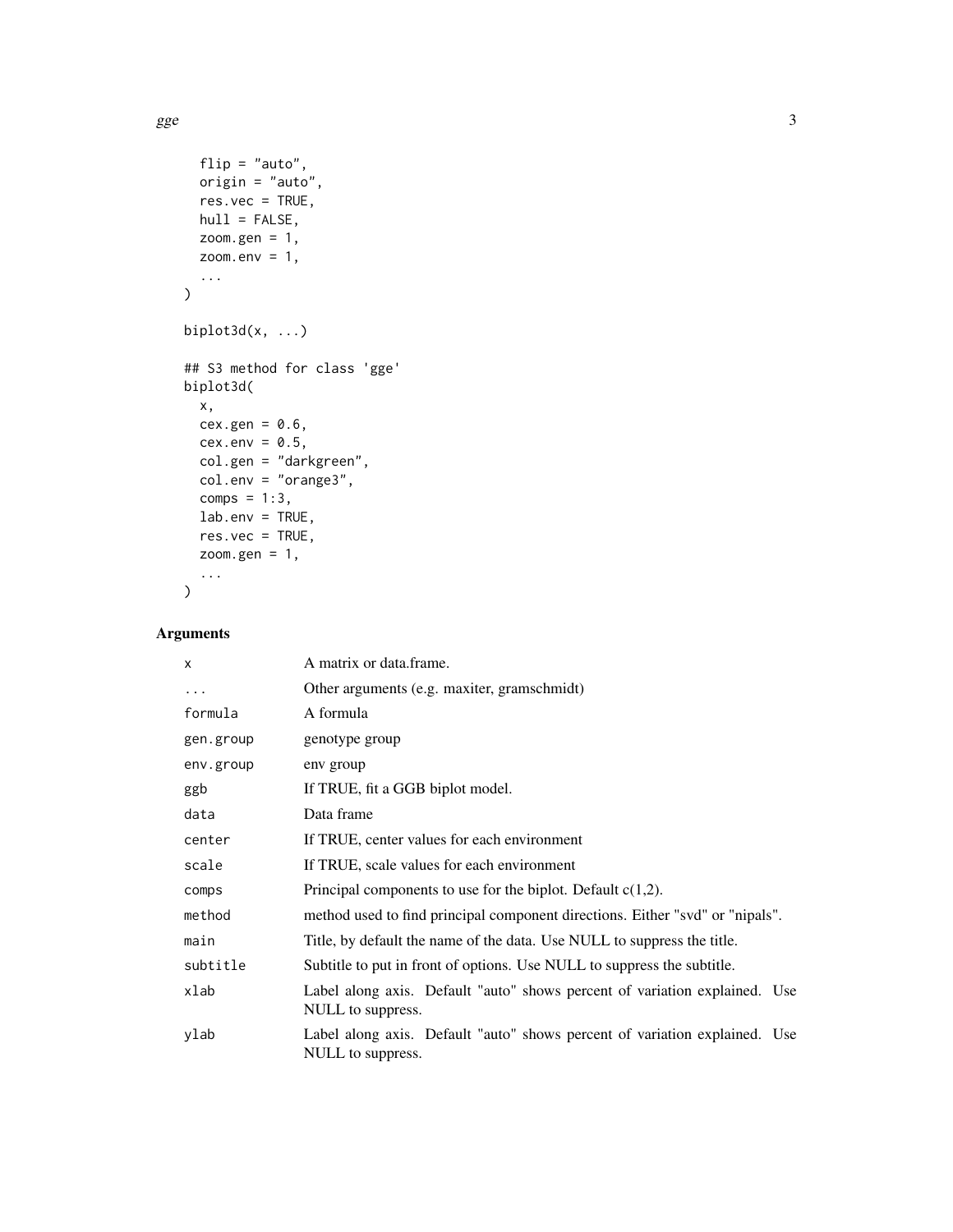| cex.gen  | Character expansion for genotypes, default 0.6. Use 0 to omit genotypes.                                                                                                           |
|----------|------------------------------------------------------------------------------------------------------------------------------------------------------------------------------------|
| cex.env  | Character expansion for environment labels.                                                                                                                                        |
| col.gen  | Color for genotype labels. May be a single color for all genotypes, or a vector<br>of colors for each genotype.                                                                    |
| col.env  | Color for environments. May be a single color for all environments, or a vector<br>of colors for each environment.                                                                 |
| pch.gen  | Plot character for genotypes                                                                                                                                                       |
| lab.env  | Label environments if TRUE.                                                                                                                                                        |
| flip     | If "auto" then each axis is flipped so that the genotype ordinate is positively<br>correlated with genotype means. Can also be a vector like c(TRUE, FALSE) for<br>manual control. |
| origin   | If "auto", the plotting window is centered on genotypes, otherwise the origin is<br>at the middle of the window.                                                                   |
| res.vec  | If TRUE, for each group, draw residual vectors from the mean of the locs to the<br>individual locs.                                                                                |
| hull     | If TRUE, show a which-won-where polygon.                                                                                                                                           |
| zoom.gen | Zoom factor for manual control of genotype xlim, ylim The default is 1. Values<br>less than 1 may be useful if genotype names are long.                                            |
| zoom.env | Zoom factor for manual control of environment xlim, ylim. The default is 1.<br>Values less than 1 may be useful if environment names are long. Not used for<br>3D biplots.         |

# Details

If there is replication in G\*E, then the replications are averaged together before constructing the biplot.

The singular value decomposition of x is used to calculate the principal components for the biplot. Missing values are NOT allowed.

The argument method can be either 'svd' for complete-data or 'nipals' for missing-data.

# Value

A list of class gge containing:

| $\mathsf{x}$ | The filled-in data                                                                                      |
|--------------|---------------------------------------------------------------------------------------------------------|
| x.orig       | The original data                                                                                       |
| genCoord     | genotype coordinates                                                                                    |
| locCoord     | loc coordinates                                                                                         |
| blockCoord   | block coordinates                                                                                       |
| gen.group    | If not NULL, use this to specify a column of the data. frame to classify genotypes<br>into groups.      |
| env.group    | If not NULL, use this to specify a column of the data. frame to classify environ-<br>ments into groups. |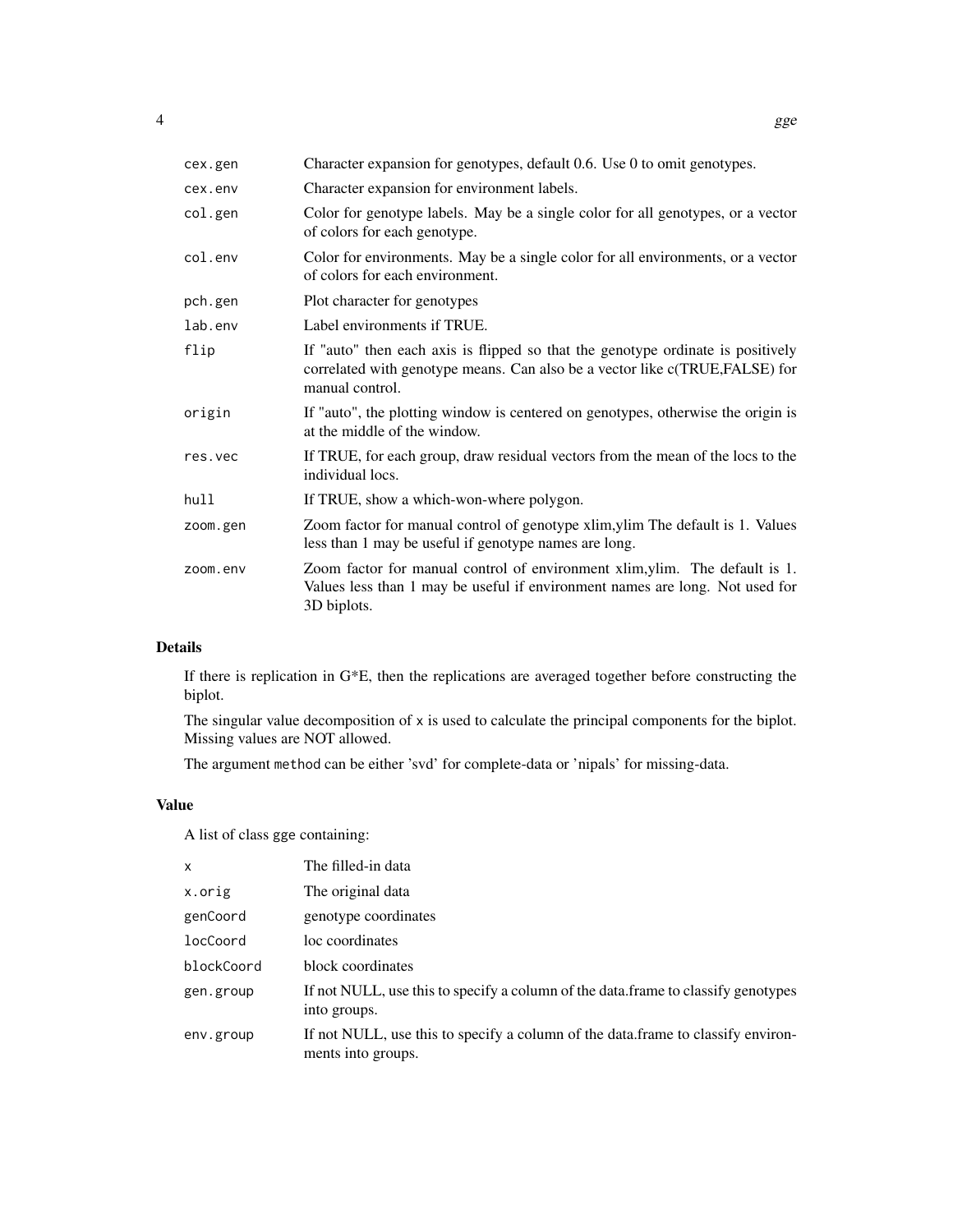$gge$  5

| ggb            | If TRUE, create a GGB biplot                   |
|----------------|------------------------------------------------|
| genMeans       | genotype means                                 |
| mosdat         | mosaic plot data                               |
| R <sub>2</sub> | variation explained by each PC                 |
| center         | Data centered?                                 |
| scale          | Data scaled?                                   |
| method         | Method used to calculate principal components. |
| pctMiss        | Percent of x that is missing values            |
| maxPCs         | Maximum number of PCs                          |

### Author(s)

Kevin Wright, Jean-Louis Laffont Jean-Louis Laffont, Kevin Wright

# References

Jean-Louis Laffont, Kevin Wright and Mohamed Hanafi (2013). Genotype + Genotype x Block of Environments (GGB) Biplots. *Crop Science*, 53, 2332-2341. doi: [10.2135/cropsci2013.03.0178.](https://doi.org/10.2135/cropsci2013.03.0178)

Kroonenberg, Pieter M. (1997). *Introduction to Biplots for GxE Tables*, Research Report 51, Centre for Statistics, The University of Queensland, Brisbane, Australia. [https://three-mode.](https://three-mode.leidenuniv.nl/document/biplot.pdf) [leidenuniv.nl/document/biplot.pdf](https://three-mode.leidenuniv.nl/document/biplot.pdf)

Yan, W. and Kang, M.S. (2003). *GGE Biplot Analysis*. CRC Press.

# Examples

```
# Example 1. Data is a data.frame in 'matrix' format
B <- matrix(c(50, 67, 90, 98, 120,
              55, 71, 93, 102, 129,
              65, 76, 95, 105, 134,
              50, 80, 102, 130, 138,
              60, 82, 97, 135, 151,
              65, 89, 106, 137, 153,
              75, 95, 117, 133, 155), ncol=5, byrow=TRUE)
rownames(B) <- c("G1","G2","G3","G4","G5","G6","G7")
colnames(B) <- c("E1","E2","E3","E4","E5")
library(gge)
m1 = gge(B)plot(m1)
biplot(m1, main="Example biplot")
# biplot3d(m1)
if(require(agridat)){
  # crossa.wheat biplot
  # Specify env.group as column in data frame
```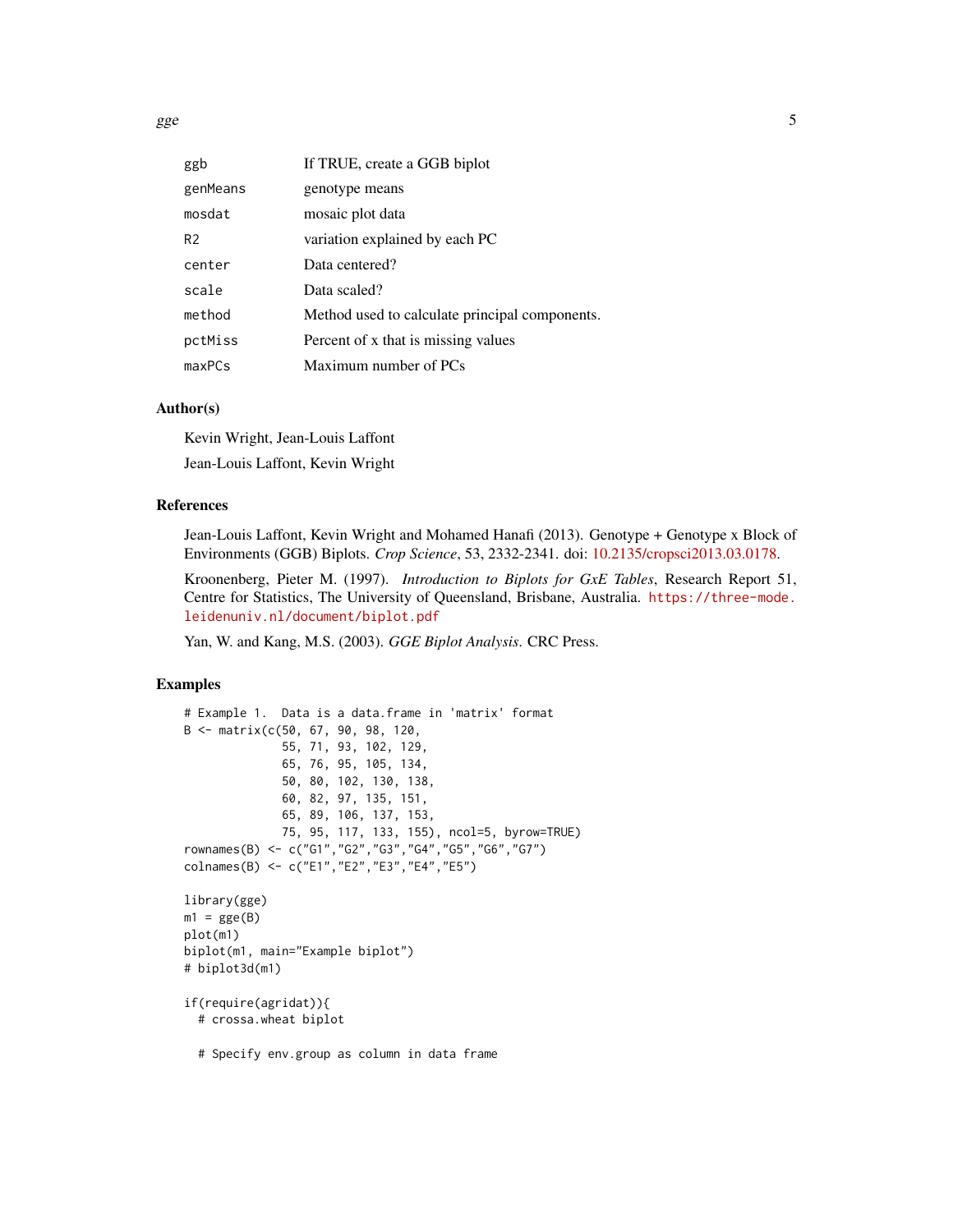```
data(crossa.wheat)
 dat2 <- crossa.wheat
 m2 <- gge(yield~gen*loc, dat2, env.group=locgroup, scale=FALSE)
 plot(m2)
 biplot(m2, lab.env=TRUE, main="crossa.wheat")
 # biplot3d(m2)
}
```
RedGrayBlue *Function to create a Red-Gray-Blue palette*

# Description

A function to create a Red-Gray-Blue palette.

# Usage

RedGrayBlue(n)

### Arguments

n Number of colors to create

## Details

Using gray instead of white allows missing values to appear as white (actually, transparent).

# Value

A vector of n colors.

## Author(s)

Kevin Wright

# Examples

```
pie(rep(1,11), col=RedGrayBlue(11))
title("RedGrayBlue(11)")
```
<span id="page-5-0"></span>